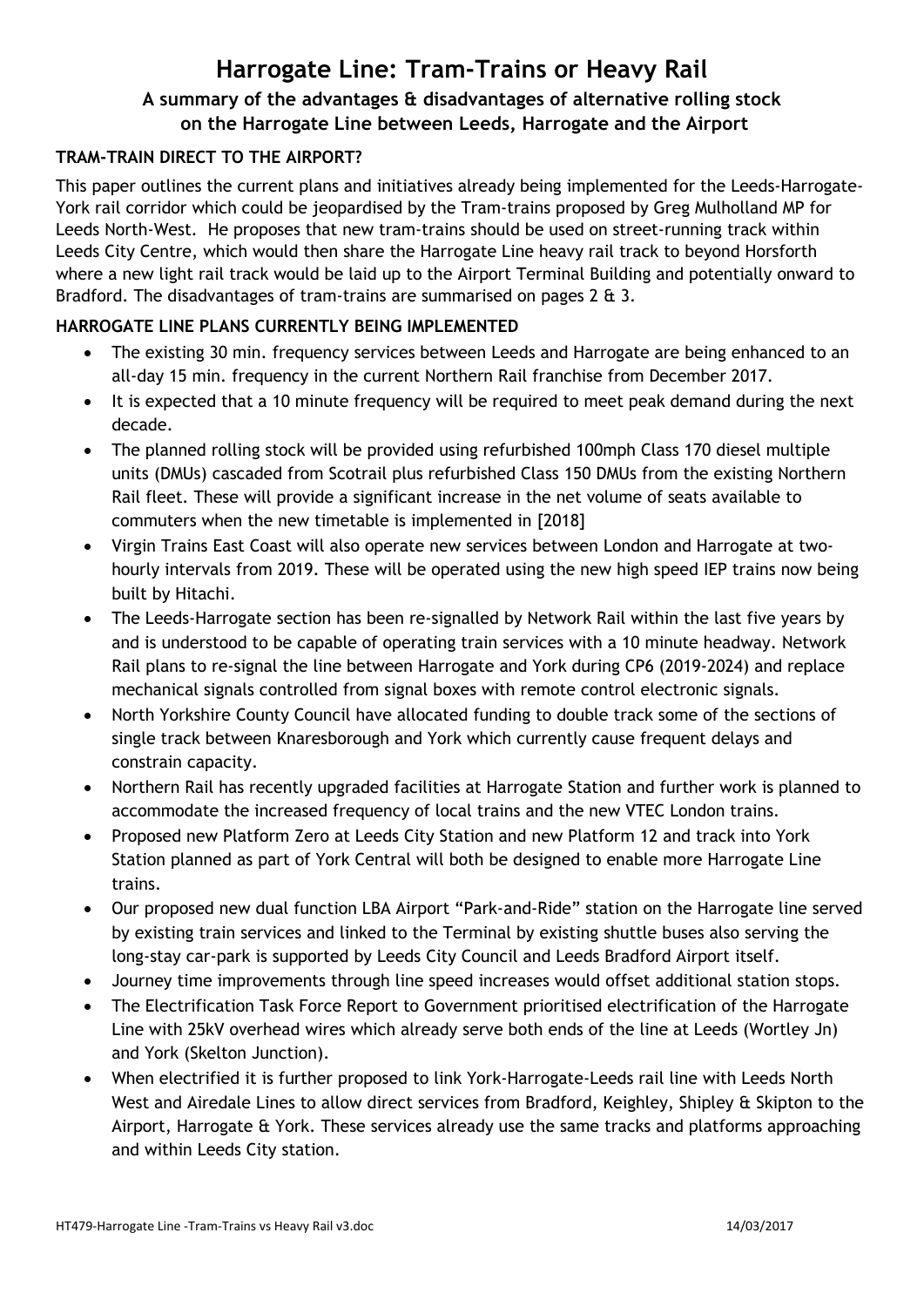### **BENEFITS OF HEAVY RAIL ON HARROGATE LINE + LINK TO THE AIRPORT**

- These trains already serve Leeds City Station with significant direct connections to the Cross-Country, East Coast, Northern and Transpennine services – and the new HS2 link in the future.
- They have reliably faster generalised and actual journey times than any other travel mode.
- Avoidance of high capital and maintenance cost of new track and associated infrastructure to reach the Airport.
- No requirement for additional rolling stock, drivers and conductors to serve the Airport
- Significantly lower and more efficient use of public funds with sustainable operating costs.
- Operationally efficient. There is no requirement for separate exclusive/dedicated rail services which would import significant recurring additional staff and maintenance costs.
- Better, simplified regional penetration to include Harrogate, Knaresborough, York and beyond.
- Significantly greater regional connectivity and penetration (incl. new direct services) to the Airport from the whole Leeds City Region.
- Opens up the corridor to users in Arthington, Bramhope, Cookridge, Pool and Yeadon with improved accessibility and service levels.
- Improved capacity utilisation of platforms 1-5 at Leeds would be possible if the services are integrated with the Airedale and Leeds North-West lines once the Harrogate Line is electrified.
- Will make a significantly greater fare-box contribution to net operating costs than any other option. The economic viability of the corridor is strongly vested in long-distance travel with excellent connectivity at Leeds. It is also attractive to weekday commuters and shoppers because it offers reliable fast trip times to Leeds City station, which is conveniently located in the heart of the business and shopping districts of the city

# **DISADVANTAGES OF PROPOSED TRAM-TRAINS OVER THE ROUTE AND TO THE AIRPORT**

- Much higher capital cost for new track and new rolling stock compared with LBA Parkway plan.
- Considerable diminution of quality (Speed, comfort and safety) for existing passengers
- Relatively low volume of LBA passengers, does not justify the high cost.
- Slow journey times to/from Leeds City centre destroy value.
- Does not improve accessibility for users in Arthington, Bramhope, Cookridge, Pool or Yeadon.
- Complicated and costly technical requirements necessary for both street running and use on heavy rail main lines. Significant additional systemic immunization costs associated with low voltage DC powered vehicles in a 25kV AC environment.
- Tram-trains have not yet been approved for use in the UK pending the planned pilot project.
- The start date for trials on the Sheffield-Rotherham line has been delayed until Summer 2018.
- There is no demonstrable or proven benefit of seeking to adopt such technology or method of operation in a modern UK transport environment
- Tram-trains are much more expensive per passenger to build and to operate than heavy rail.
- Tram-trains need to operate at slower line speeds to enable line-of-sight control by the driver and will have a maximum speed capability well below that required for the Harrogate line in the near future (75-90mph).
- There is concern over the safety of trams after fatal accidents in Basford, Croydon & Sheffield. Accident report recommendations typically seek the incorporation of heavy rail safety measures.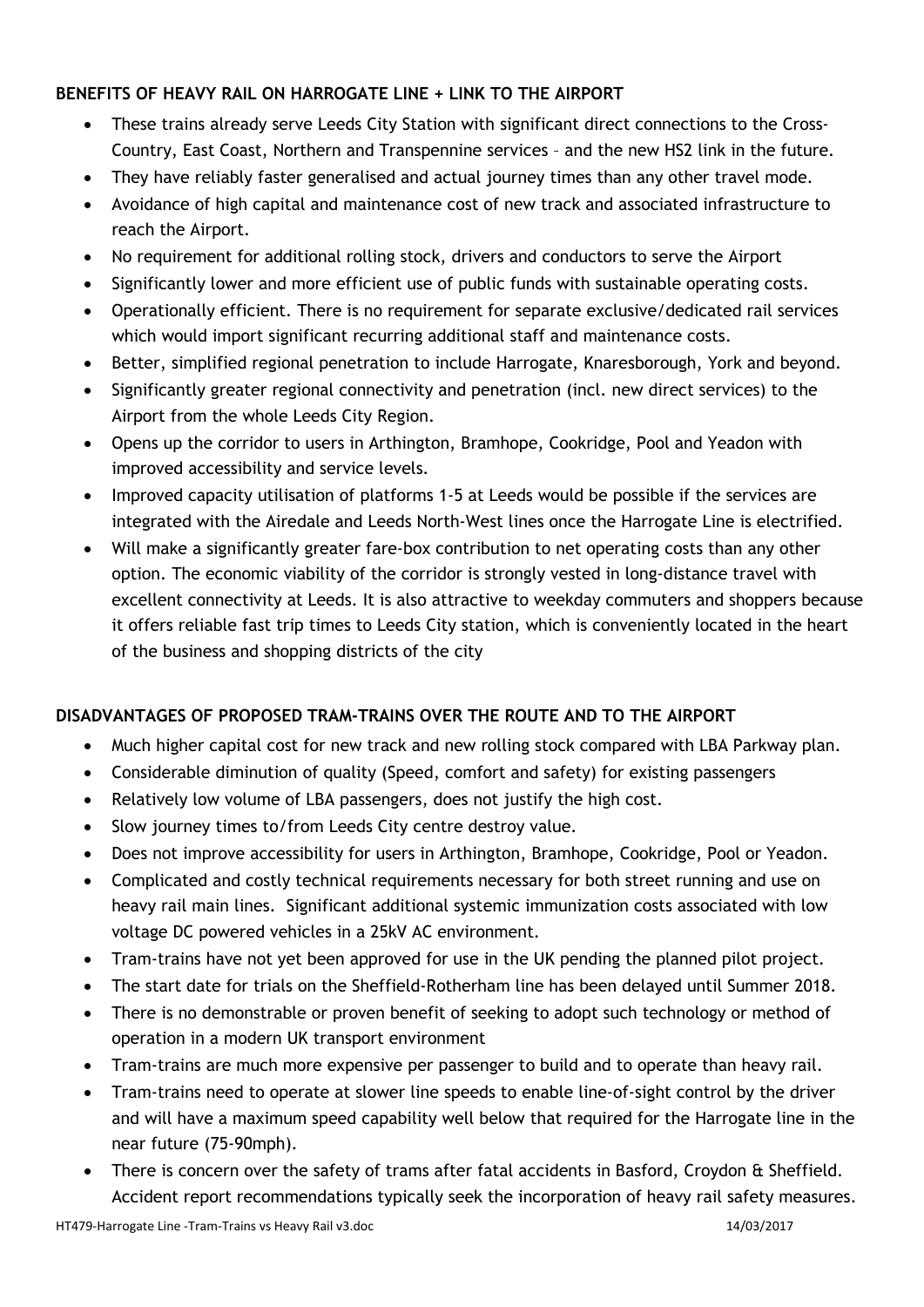- Tram-trains are uneconomic to operate in "mixed mode" that is on both existing heavy rail track and on the existing public highway in busy town centres, where lower speeds are needed.
- The operational efficiency and high levels of safety achieved through automation and segregation, which also enables very high frequency of service as expected and demanded by today's users, cannot be achieved with street running. This should be a fundamental prerequisite of taxpayer funded transportation initiatives in the 21<sup>st</sup> century.
- Tram-train tracks in Leeds City Centre and north of Horsforth would face serious planning issues and would import significant safety interface risks for both road users and tramway users.
- The very limited use of Tram-trains in Europe is designed around specific sets of circumstances which are inappropriate in a typical UK environment. They have lower capacity for passengers and baggage than our existing trains.
- The proposed Tram-train link would only connect Leeds to the Airport not to Harrogate, Knaresborough or York. In so doing with a limited regional catchment and thus consuming valuable scarce capacity it would simultaneously frustrate further development of the Leeds-Harrogate-York corridor for wider regional benefit, including potential reinstatement of services to Ripon and other locations.
- The suggested on-street tram-train terminal in Leeds would require an inconvenient longer walk to reach Leeds City Station platforms.
- The volume of passengers likely to use a one-way spur rail link to the Airport will not justify a dedicated track, rolling stock and staff. The current level of 3.5 million passengers a year is nowhere near comparable with Manchester or the international airports in the South East.

**Our assessment of light rail is that it can and should have a significant role in major urban areas like the City of Leeds for journeys up to 5-7 miles but it must also provide excellent value for taxpayers. To achieve this it must be rapid, safe and operationally efficient. By definition therefore it must be segregated and automated in order to meet the requirements for automation, safety, high frequency and economic efficiency. Once constructed, operating costs are a cost in perpetuity to the taxpayer and fare box contribution to these costs should be maximised through an attractive, frequent, safe and efficient system. The use and development of existing economically viable regional rail corridors should not be compromised in order to fulfil urban needs at the expense of longer distance users. Tram-Trains on the Harrogate Line do not fulfil** *any* **of these key expectations or criteria.** 

# **RATIONALE FOR LBA PARK & RIDE STATION**

- The proposed Parkway Station on the existing Harrogate Line near to the Airport is a costeffective, operationally efficient and better penetrating approach using existing infrastructure and services to best advantage.
- Proposed location will be extremely convenient for users at Arthington, Bramhope, Cookridge, Pool and Yeadon, who currently cannot access services at Horsforth which is operating at capacity with no space for development or expansion for car parking.
- Entirely consistent with firm prioritised and committed plans already in place for improved walk-up service frequencies, train capacities and the 25kV electrification planned for Harrogate Line.
- Future service frequency upgrades (e.g. 10 mins) will benefit both the Airport and the whole corridor